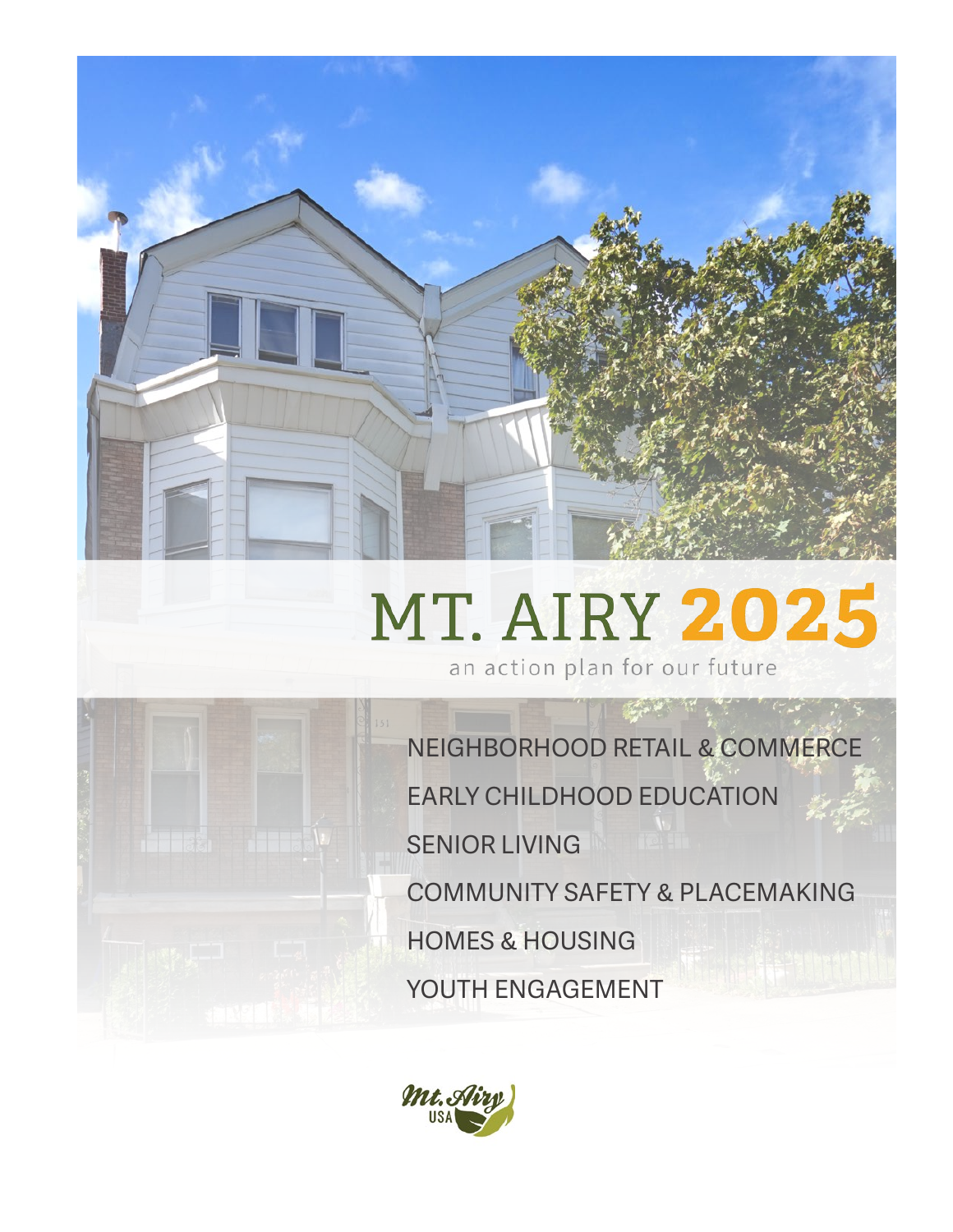## EXECUTIVE SUMMARY

### **Background**

In the fall of 2014, Mt. Airy USA and its partners (East Mt. Airy Neighbors, West Mt. Airy Neighbors, Chew and Belfield Neighbors, the 6300 Alliance, and the Mt. Airy Business Improvement District) submitted a collaborative proposal to the Wells Fargo Regional Foundation for a Neighborhood Planning Grant. The group recognized that much of the work outlined in the 2004 Mt. Airy Neighborhood Plan: Opportunities, Challenges  $\&$  Recommendations plan had been accomplished, and that it was time to assess the needs of the neighborhood again. Wells Fargo awarded the new planning grant in spring 2015 and the planning process kicked off soon thereafter.



Figure A: Map of Study Area Context.

Dubbed "Mt. Airy 2025," this plan will include a 10 year vision for the future of the neighborhood and implementation goals for the first five years (shown in Appendix A). The plan will identify and prioritize various neighborhood revitalization strategies and also provide cost estimates and a timetable for implementation.

The Mt. Airy 2025 Study Area was determined in consultation with the Wells Fargo Regional Foundation, which recommends that neighborhood planning areas are compact to facilitate tracking of progress and outcomes after the plan starts being implemented. While the Study Area does not include all of Mt. Airy (**Figure A**), all residents of the entire neighborhood were welcome to participate in the planning process. As illustrated in this report, many of the discussions will focus on issues that affect the entire neighborhood.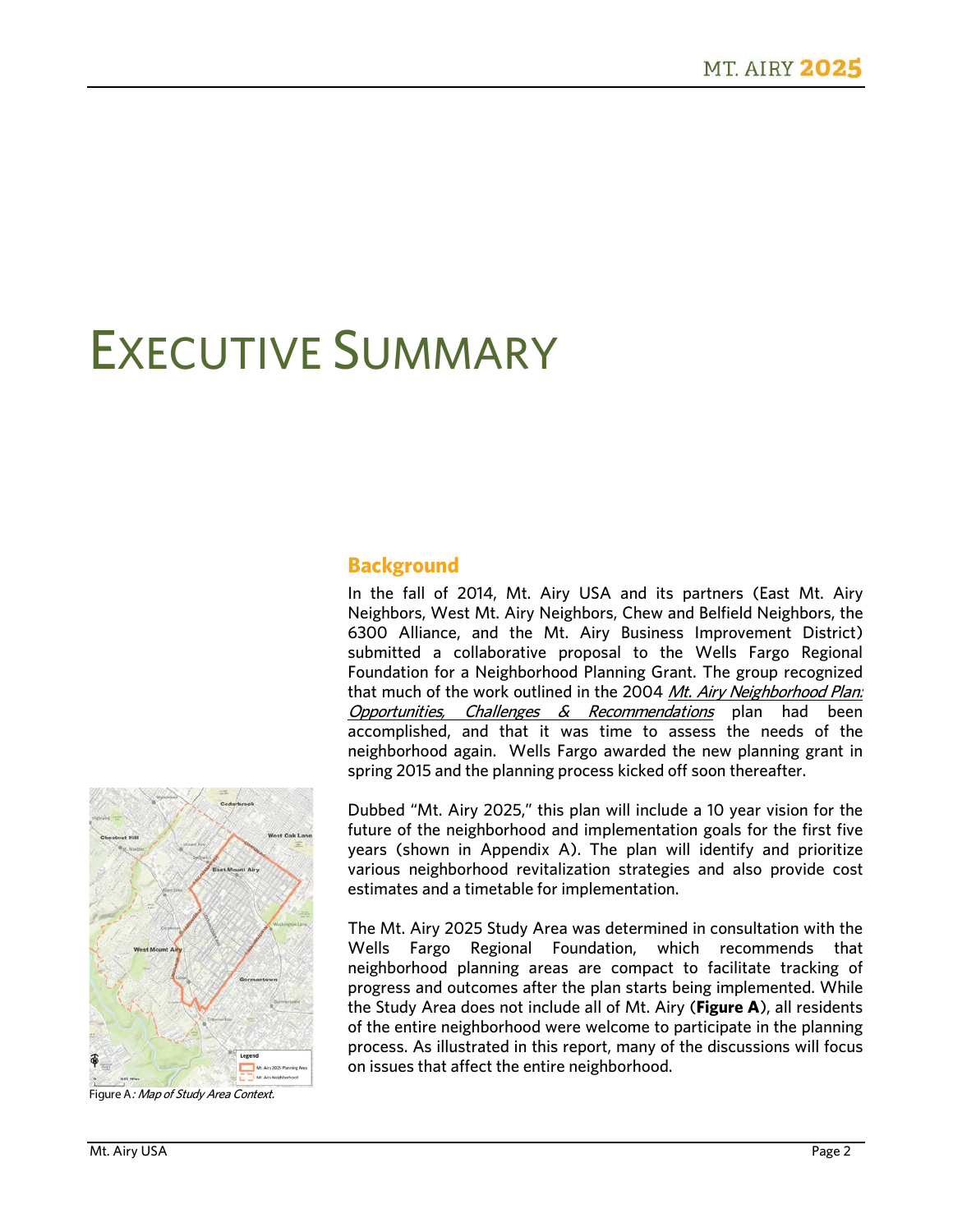Specially, the Mt. Airy 2025 Study Area is bounded by:

- Stenton Ave. to the east
- E. Washington Ln to the south
- Lincoln Dr. to the west, and
- Carpenter Ln and E. Mt. Pleasant Ave. to the north (see **Figure B**).

#### **Figure B: Mt. Airy 2025 Study Area**

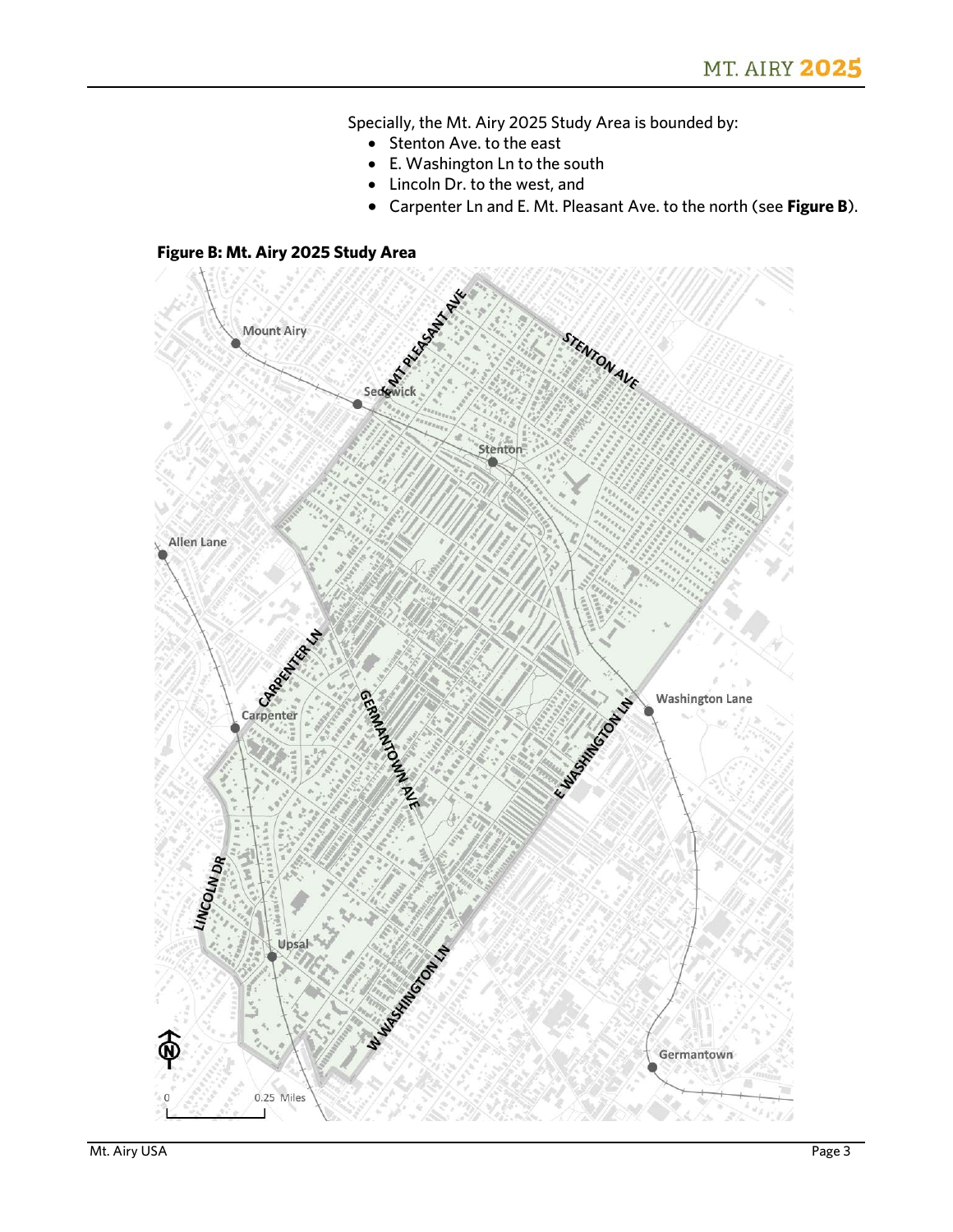#### **Planning Process**

At the heart of Mt. Airy 2025's planning effort is resident and stakeholder engagement. As the project kicked off, the planning team consulted with the steering committee regarding effective outreach strategies and devised a multi‐pronged approach in obtaining resident and stakeholder feedback. The public outreach strategy included the use of public meetings and visioning workshops; focus group meetings; stakeholder interviews; a dedicated project website (*mtairy2025.org*), and a social media campaign (i.e. the utilization of #mtairy2025 on Facebook and Twitter).



Figure C: Neighborhood residents providing comment at the Open House.

The planning process also involved the review and evaluation of previous planning efforts conducted in Mt. Airy, including:

- Mt. Airy Neighborhood Plan: Opportunities, Challenges & Recommendations (2004)
- Mt. Airy Placemaking & Streetscape Improvement Plan (2008)
- Mt. Airy Schools Coalition Strategic Plan

In the years since these plans were developed, a \$3.5 million streetscape improvement project and nearly 80 façade improvements have transformed the appearance of Germantown Avenue. New businesses have opened on the Avenue, safety has improved, and pedestrian traffic has increased. MAUSA has also added to the neighborhood's affordable housing stock, begun a transformative park project in partnership with the Free Library, and started the Mt. Airy Business Improvement District as well as the Business Association of Mt. Airy. The Mt. Airy Schools Coalition has worked with all six local public elementary schools to launch a multi-site, multi-year, multimillion dollar schoolyard redesign initiative with the School District of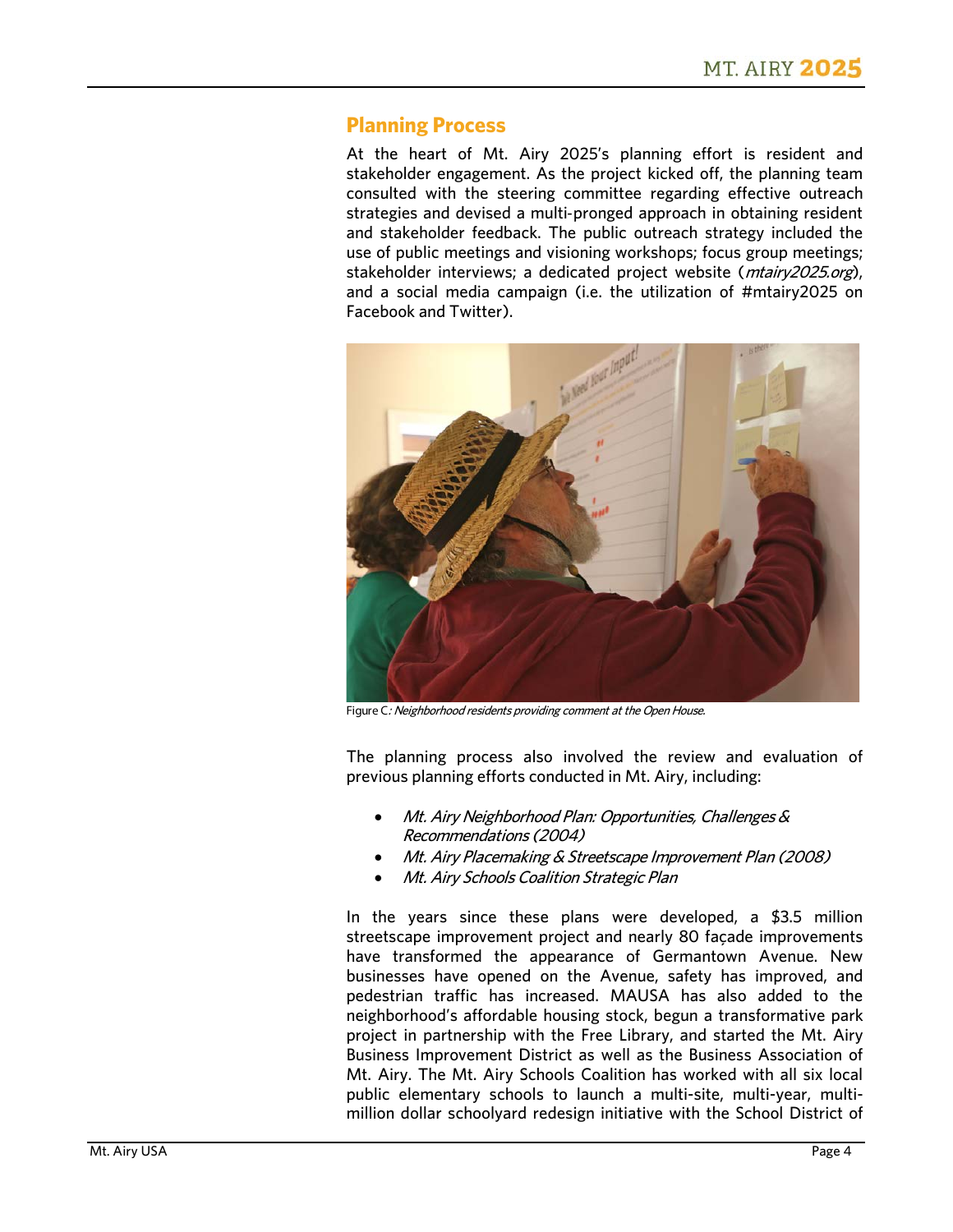Philadelphia and has also received over \$250,000 in grant funding to support technology updates and professional development to support the Mt. Airy Reads initiative for grade level reading.

Also important to note is that Mt. Airy itself is part of a larger Northwest Philadelphia region. Public officials are thinking and planning regionally, even examining cross-municipal collaborations, such as:

- Chestnut Hill Regional Mobility Study
- Shops, Streets, Centers: A Guide to the Revitalization of Commercial Corridors in the 9thCouncilmanic District
- Philadelphia2035, Comprehensive Plan for the City of Philadelphia (the Upper Northwest District Plan is scheduled to kick off in 2017)

#### Public Meetings

On June 24, 2015, the planning team facilitated a public meeting that was held at Mt. Airy Presbyterian Church. Approximately 70 individuals participated in this meeting and rotated through three discussion stations organized into the following topics: Economic Opportunity, Housing, and Quality of Life (see **Appendix B** for detailed summaries of the discussions).



Figure D: Planning team member facilitating discussion at the first public meeting.

Midway through the planning process, as background analysis was completed and initial themes began to emerge in regard to Mt. Airy 2025's goals and objectives, an Open House event was held at Germantown Church of the Brethren on October 29, 2015. 46 community members attended throughout the course of the event. There were no formal presentation made by the planning team at this event; rather, it was a chance to present the background findings and initial ideas for action on presentation boards. Participants were asked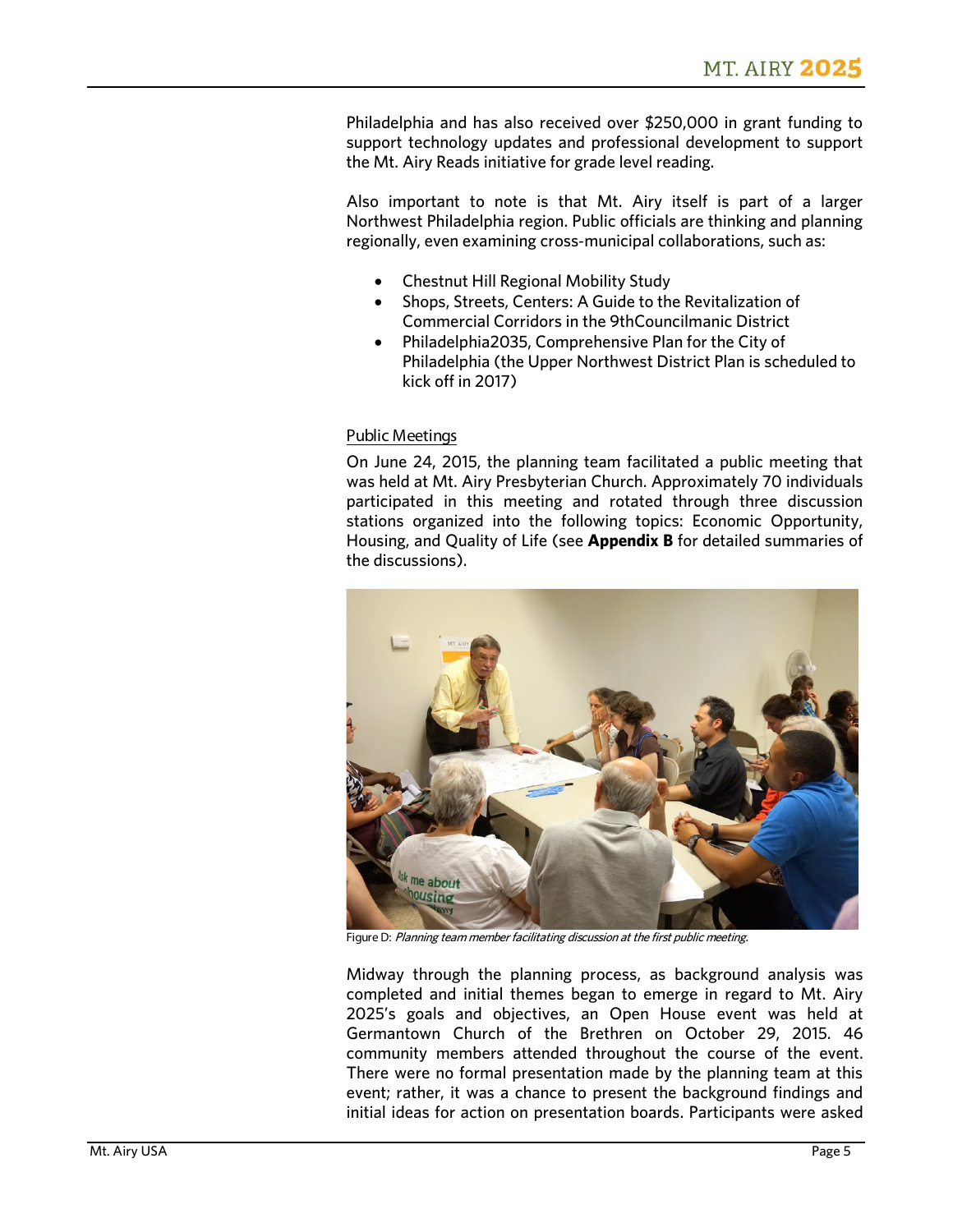to vote on which ideas they thought were the highest priorities and which others were missing from the list.

Finally, a third public meeting was held at Pleasant Playground on December 17, 2015. At this meeting, a set of proposed action items were presented to the general public. 43 residents took part in the process. Comments providing feedback were evaluated and have subsequently been incorporated into this document.